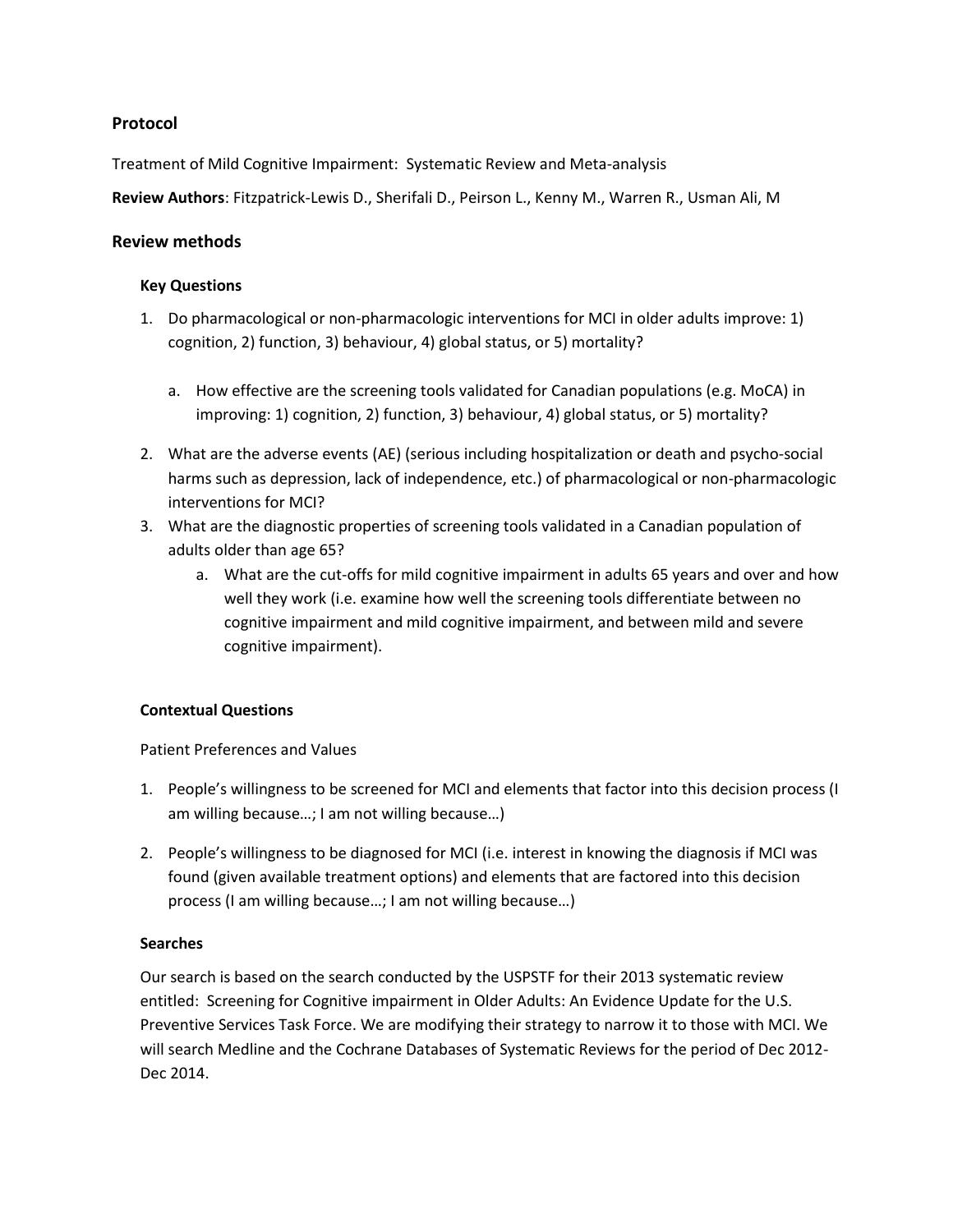The USPSTF put forward a recommendation for cognitive impairment in general (i.e. they didn't separate MCI from other types of cognitive of impairment (e.g. mild or moderate dementia)). Individuals with MCI have a level of cognitive impairment that does not interfere with their independence in daily living, which is a key difference between MCI and the other types of cognitive impairment. MCI and dementia are mutually exclusive.

The CTFPHC decided to develop a recommendation focusing on the MCI population for several reasons. First, there is evidence showing that MCI may predict later dementia (Ref). If clinicians are able to identify individuals with MCI early through screening and either slow down or stop the progression of MCI through effective treatment, the incidence of cognitive impairment (measured through cognition, function, behavior, and global status) may decline. Second, if individuals are identified at the MCI stage, when their comprehension and decision-making capacity and autonomy are not affected, they will have the opportunity to plan for the future in different areas of their lives (e.g. medical, legal, financial). Finally, clinicians may also benefit given that they have the opportunity to put in plan measures to address comorbidities in an effective way and without worsening cognitive impairment.

#### **Condition or domain being studied**

For the purpose of this review, cognitive impairment includes mild cognitive impairment (MCI). MCI includes problems with language, thinking, judgment and memory that are noticeable but do not affect daily living, whereas dementia occurs when the problems are sever enough to affect daily living. The Alzheimer's Society of Canada reported that 14.9% in Canadians over the age of 65 years suffered from cognitive impairment in 2011. This number is expected to increase with the aging population.

#### **Participants/ population**

Community-dwelling older adults, average age 65 years or older diagnosed with MCI. (MCI can be defined by the study authors or MCI as defined by DSM-V).

Community-dwelling older adults: Adults who live at home or in senior living communities, assisted living, adult foster care, or residential care facilities. This excludes institutionalized people who reside in intermediate care facilities (i.e., rehabilitation centers or skilled nursing facilities).

#### **Intervention(s), exposure(s)**

Pharmacologic interventions used to treat MCI for the purpose of preventing cognitive decline: approved drugs for use in Canada. Non-pharmacologic interventions aimed at patients MCI.

# **Comparator(s)/control**

Placebo or usual care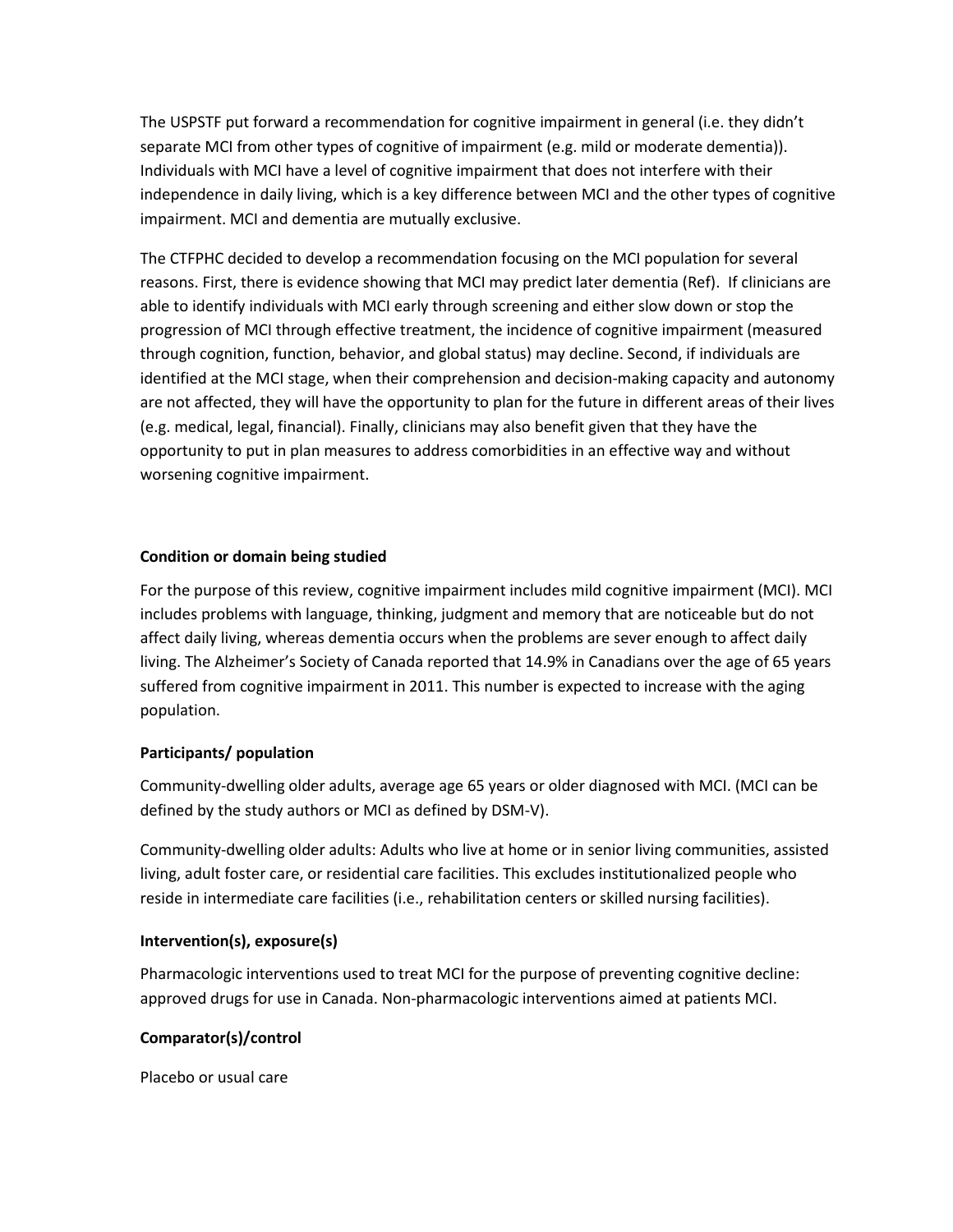#### **Types of study to be included**

RCTs

### **Context**

Primary care, outpatient settings (ambulatory care), and home. This excludes hospitals, emergency departments, or specialty outpatient settings (i.e. memory, dementia, geropsychology, or neurology clinics).

# **Primary outcome(s)**

Global Cognition score: measured with Mini Mental Status Examination (MMSE) or Alzheimer's Disease Assessment Scale — cognition subscale (ADAS-CS)

Adverse Events: Serious (i.e. hospitalization or death) and psycho-social harms (e.g. lack of independence, stress, depression, etc.).

For the outcome of Global Cognition there must be a minimum of 6 months post baseline data; no follow-up duration needed for harms data

### **Secondary outcomes**

Function measured with Alzheimer's Disease Cooperative Study activities of daily living inventory); behaviour measured by Neuropsychiatric Inventory; Global Status (measured by Clinician's Interview-based Impression of Change plus Caregiver) and mortality.

Studies with at least 6 month post baseline data for benefits; no duration of follow-up for harms

# **Data extraction (selection and coding)**

The titles and abstracts of papers considered for the key question and sub-questions will be reviewed in duplicate; any article marked for inclusion by either team member will be moved to full text screening. Full text review will be done independently by two people with consensus required for inclusion or exclusion. Review team members will extract data about population, study design, intervention, analysis and results for outcomes of interest. One team member will complete full abstraction, followed by a second team member who verified all extracted data and ratings.

# **Risk of bias (quality) assessment**

We will be using the Cochrane Risk of Bias tool for quality assessment. High risk of bias studies with major methodological flaws such as inadequate randomization technique or allocation concealment and high attrition rates or drop outs (30% or more with no intention-to-treat analysis) may be excluded following this assessment. In that case, studies with either low or unclear risk of bias will be included in and that will be analyzed.

# **Strategy for data synthesis**